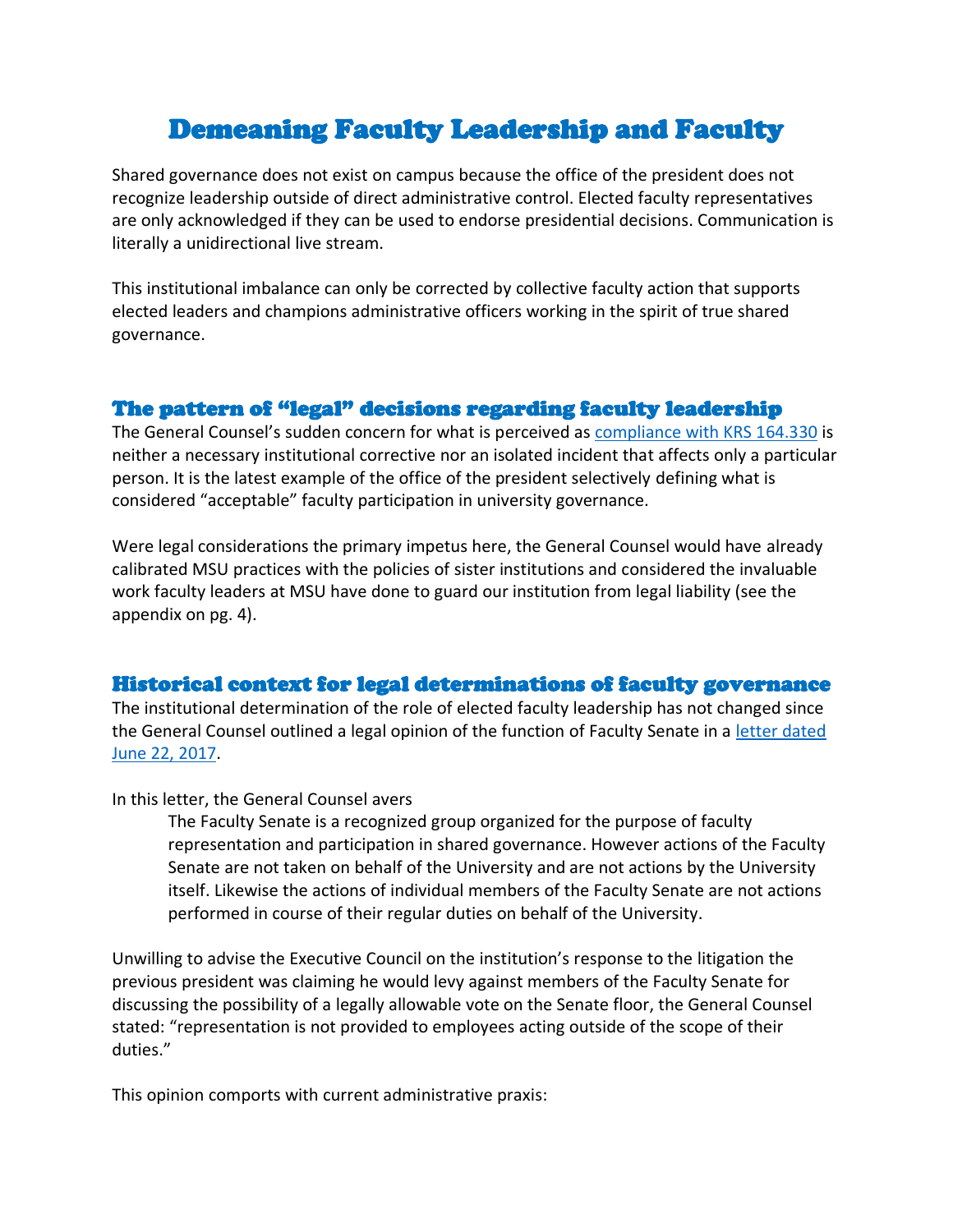The President does not attend Senate meetings and has not fulfilled his obligation to meet with the Senate's Executive Council. He repeatedly questions the ability of Senate to adequately (and accurately) represent faculty will, and has made a concerted effort to work outside of established structures of shared governance, even though

- $\circ$  the membership of Senate comprises roughly 20% of our dwindling faculty population (so it is a truly *representative* body),
- $\circ$  the President demands strict adherence to his own "chain of command," comprised of hand-selected appointees,
- $\circ$  the institution cannot be accredited without a functioning representative body of faculty (se[e SACSCOC standard 10.4\)](https://helgashub.com/what-you-need-to-know-about/), and
- $\circ$  the institution's own evidence for compliance with standard 10.4 is Senate records so the actions of the very body the higher administration seeks to work around was presented to external reviewers as proof of shared governance.

# Faculty leadership alone cannot break this destructive pattern

Faculty leadership tried to break this destructive pattern in 2017 by welcoming new presidential leadership and committing to working collaboratively with the president's office.

Specific steps taken in Fall 2017:

- Members of the 2016-2017 Faculty Senate Executive Council presented the new President with a [white paper](https://moreheadstateedu28844-my.sharepoint.com/:w:/g/personal/m0524777_moreheadstate_edu/EXRV5Nvw7QNBtK6IZ-X2f1EBIj45L6yc9zEq7riAwu_kdw?e=k7ll8T) that charted a productive path forward for a collective future.
- The Faculty Senate Communication Officer provided the new President with an outline of the [institution's deviation from normal practices for open records request](https://acrobat.adobe.com/link/track?uri=urn:aaid:scds:US:2a79f988-079c-3d9d-a73a-f75ba9295785).
- The Chair-elect of Senate and newly elected Faculty Regent had a series of meetings with the President to address the General Counsel's determination of the "university" status of Faculty Senate.

Results at 6-8 months of collaboration:

- Leaders were given verbal assurances that Senate work was university work. There was no formal codification of this assurance (which is why [this 2019 query](https://acrobat.adobe.com/link/track?uri=urn:aaid:scds:US:99081303-4611-394c-9a3a-b2c2dc61c21f) exists).
- State-mandated information regarding records requests was eventually added to the university website.

Results 5 years in:

- Compliance remains an issue, as faculty and staff continue to encounter new rules, regulations, or practices to conform with what they are told are external constraints.
- Administrative practice has not endorsed the notion that Senate work is university work. Senate actions are subject to long periods of purported administrative review and are ignored, redirected, or rejected.
- Shared governance remains elusive as the issues outlined in the [white paper](https://moreheadstateedu28844-my.sharepoint.com/:w:/g/personal/m0524777_moreheadstate_edu/EXRV5Nvw7QNBtK6IZ-X2f1EBIj45L6yc9zEq7riAwu_kdw?e=k7ll8T) remain.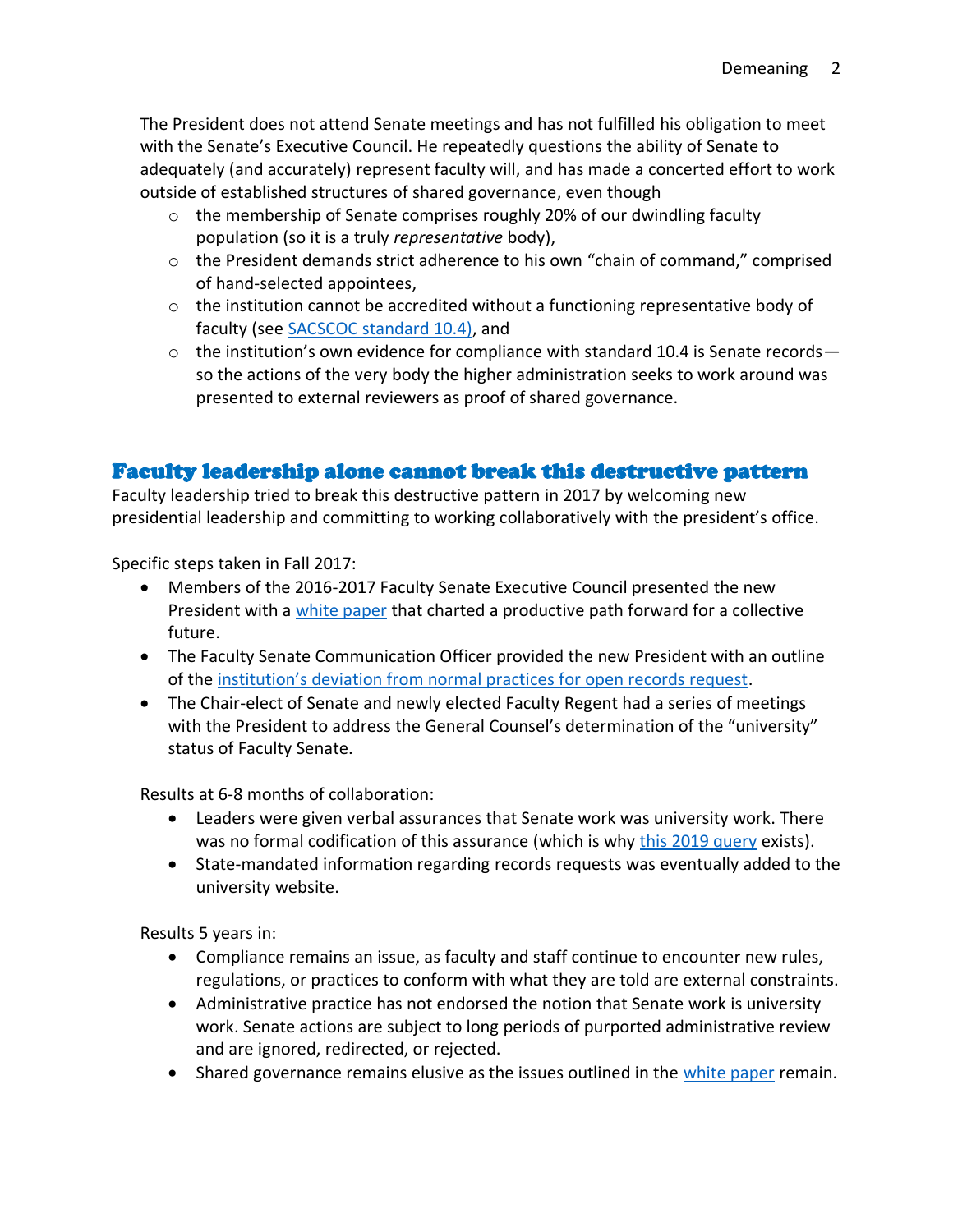### Breaking the pattern requires a new path for all faculty

Senate has spent 3+ years proposing and re-proposing the same solutions to FYS, annual evaluations, and the need to replenish diminished faculty ranks not because these issues are irresolvable, nor because faculty have been unable secure administrative buy-in, but because the office of the president has blocked, delayed, and redirected all faculty action, including the action that was crafted in concert with administration below the presidential level.

The recent "ruling" regarding the regent position is just the latest instance of the office of the president using "legal" determinations to restrain and covertly penalize independent faculty action. (This "ruling" conveniently follows the President's stated d[ispleasure with the Regent](https://acrobat.adobe.com/link/track?uri=urn:aaid:scds:US:eaea67ac-3d46-36c3-a5db-eb0158d94542)  [and Senate itself.](https://acrobat.adobe.com/link/track?uri=urn:aaid:scds:US:eaea67ac-3d46-36c3-a5db-eb0158d94542))

If faculty wish to forge a different future, they must take a different path forward.

"Waiting this president out"—the "solution" being proffered across campus—is no solution at all. The benefits of waiting, like the protections of a [confidentiality agreement,](https://acrobat.adobe.com/link/track?uri=urn:aaid:scds:US:ae69d3de-d0b1-4d4b-a1da-ecbdfead8eb4) accrue in the highest office. The current president has successfully "waited out" a series of elected faculty leaders while cycling through four different provosts in five years, and now the precondition for the presidential *promise* of a hiring line is a compelled faculty compliance through a "legal" document **that does NOT guarantee**:

- whistleblower protections (either state [\[KRS 61.102\]](https://apps.legislature.ky.gov/law/statutes/statute.aspx?id=40158) or federal [\[EEOC\]](https://oig.eeoc.gov/whistleblower-resources))
- committees will be able to offer administratively approved candidates the job advertised (budget/"accreditation" concerns will still 'justify' pivots to contingency)
- departments/schools will be able to retain new hires (current presidential leadership manages decline via attrition; there is no concern for retention or growth)
- academic programs will remain under faculty/disciplinary control (the current president has already shifted faculty into new areas/roles, and the "legal" protection of a confidentiality agreement provides further cover for the fractionalization of faculty and faculty administrators and [the use of PAc-26\)](https://www.moreheadstate.edu/administration/human-resources/personnel-policies/msu-personnel-policies/pac-26-termination-of-faculty-for-cause,-financial)

It also does not guarantee respect. The president has [defamed faculty representatives](https://acrobat.adobe.com/link/track?uri=urn:aaid:scds:US:eaea67ac-3d46-36c3-a5db-eb0158d94542) in closed-door meetings and stated his belief that people from western Kentucky to West Virginia are "laughing" at Senate. The office of the president's demeaning approach to faculty is one of coerced containment, not committed collaboration.

Faculty can break this destructive pattern, and work collectively toward a better institutional future, if they visibly and vocally support their elected representatives and refute the fiction that sustained faculty struggles to overcome unwarranted opposition are "shared governance."